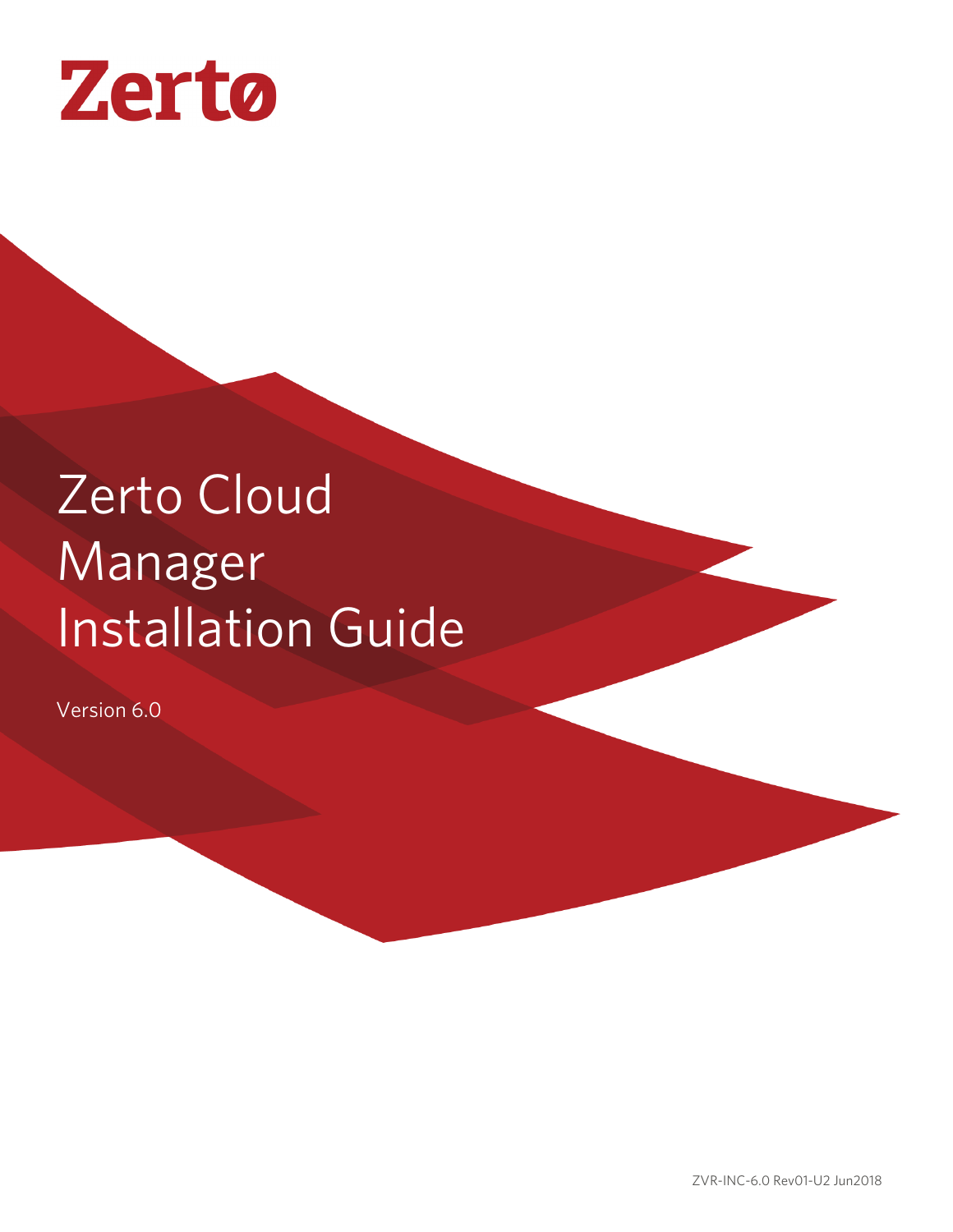

Copyright © 2018, Zerto Ltd. All rights reserved.

Information in this document is confidential and subject to change without notice and does not represent a commitment on the part of Zerto Ltd. Zerto Ltd. does not assume responsibility for any printing errors that may appear in this document. No part of this document may be reproduced or transmitted in any form or by any means, electronic or mechanical, including photocopying, recording, or information storage and retrieval systems, for any purpose other than the purchaser's personal use, without the prior written permission of Zerto Ltd.

All other marks and names mentioned herein may be trademarks of their respective companies.

The scripts are provided by example only and are not supported under any Zerto support program or service.

All examples and scripts are provided "as-is" without warranty of any kind. The author and Zerto further disclaim all implied warranties including, without limitation, any implied warranties of merchantability or of fitness for a particular purpose.

In no event shall Zerto, its authors, or anyone else involved in the creation, production, or delivery of the scripts be liable for any damages whatsoever (including, without limitation, damages for loss of business profits, business interruption, loss of business information, or other pecuniary loss) arising out of the use of or inability to use the sample scripts or documentation, even if the author or Zerto has been advised of the possibility of such damages. The entire risk arising out of the use or performance of the sample scripts and documentation remains with you.

ZVR-INC-6.0 Rev01-U2 Jun2018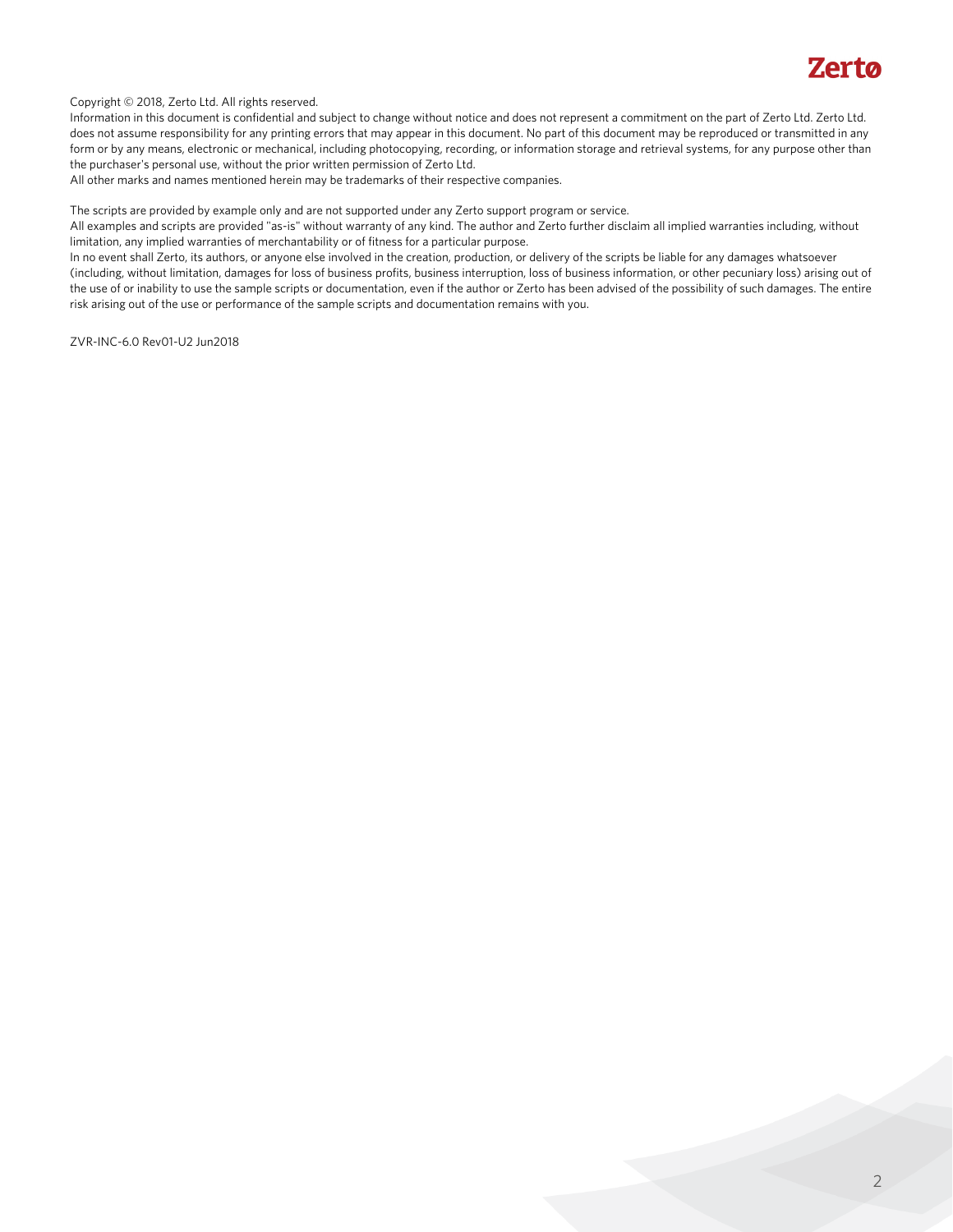

## **TABLE OF CONTENTS**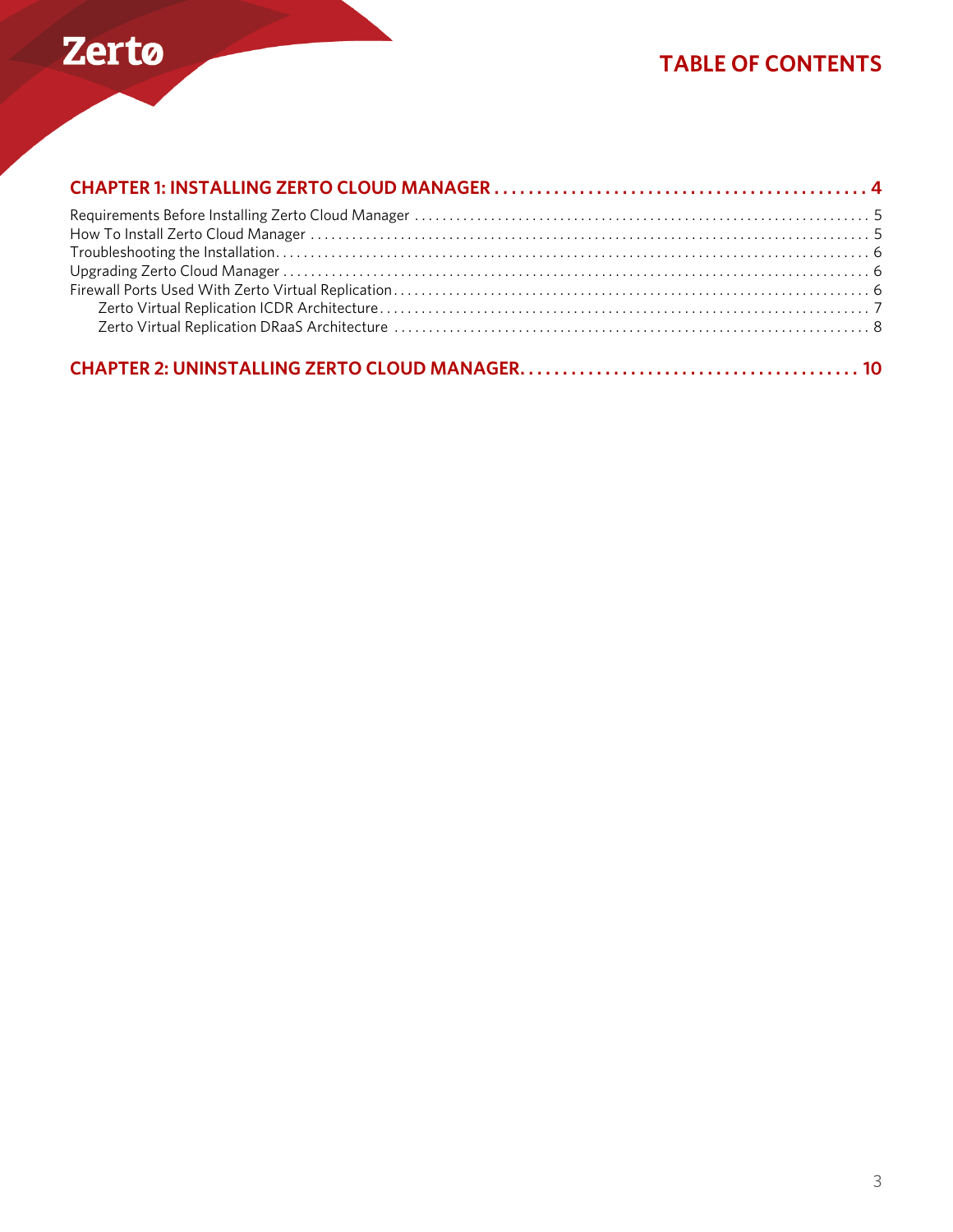

# <span id="page-3-0"></span>**CHAPTER 1: INSTALLING ZERTO CLOUD MANAGER**

Zerto Virtual Replication provides a business continuity (BC) and disaster recovery (DR) solution in a virtual environment, enabling the replication of mission-critical applications and data as quickly as possible, with minimal data loss. When devising a recovery plan, these two objectives, minimum time to recover and maximum data to recover, are assigned target values: the recovery time objective (RTO) and the recovery point objective (RPO). Zerto Virtual Replication enables a virtual-aware recovery with low values for both the RTO and RPO. In addition, Zerto Virtual Replication enables protecting virtual machines for extended, longer term recovery from an offsite backup.

The Zerto Cloud Manager is used to manage both VMware sites where protection of virtual machines is required and the sites where these protected virtual machines are recovered in the following scenarios:

■ For a cloud service provider providing disaster recovery as a service (DRaaS), replicating from a customer organization to the cloud service provider site.



■ For a cloud service provider providing in the cloud hosting and disaster recovery (ICDR), where customer organization production is hosted by the cloud service provider and the cloud service provider offers disaster recover to another site.



■ For an enterprise managing all their sites for disaster recovery from a single management interface, as with ICDR.

In all cases, both Zerto Virtual Managers and a Zerto Cloud Manager must be configured.

The Zerto Virtual Manager (ZVM) is a Windows service that manages replication at the site level. The ZVM monitors the hypervisor management tool to get the inventory of virtual machines, disks, networks, hosts, etc. For example, a VMware vMotion operation of a protected virtual machine from one host to another is monitored by the ZVM and the protection and recovery is updated accordingly.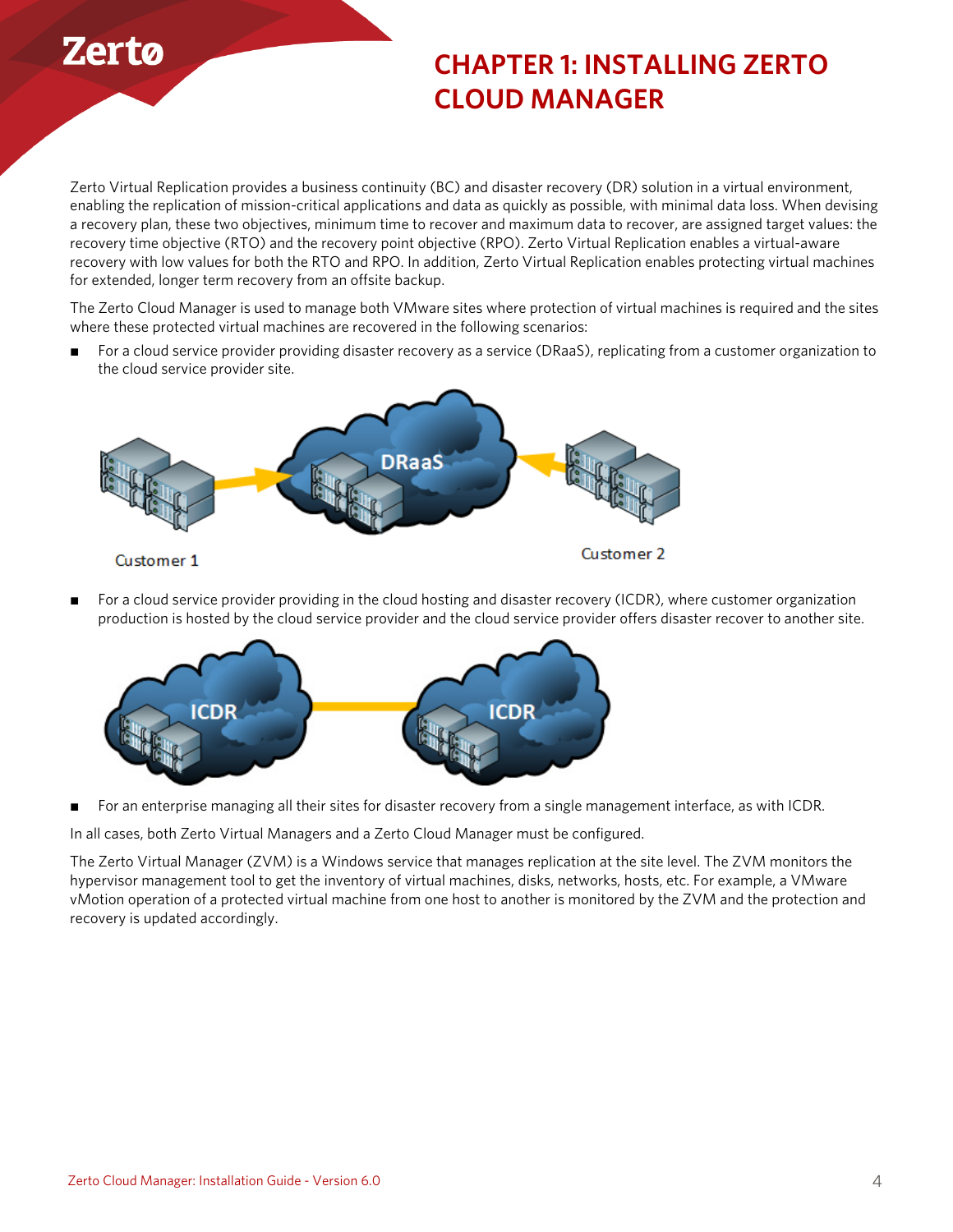#### Zerto Cloud Manager: Installation Guide - Version 6.0 Installing Zerto Cloud Manager

The Zerto Cloud Manager (ZCM) is a Windows service that manages all your VMware sites offering disaster recovery, either as a service or completely within the cloud environment, protecting on one cloud site and recovering to a second site.



As can be seen in the diagram above, each site has a ZVM installed. One site has the Zerto Cloud Manager installed to manage all the sites.

A Virtual Backup Appliance (VBA) is a Windows service that manages offsite backups within Zerto Virtual Replication on each site. The VBA service runs on the same machine as the Zerto Virtual Manager service.

The following topics are described in this chapter:

- ["Requirements Before Installing Zerto Cloud Manager", below](#page-4-0)
- ["How To Install Zerto Cloud Manager", on page 5](#page-4-1)
- ["Troubleshooting the Installation", on page 6](#page-5-0)
- *"*Upgrading Zerto Cloud Manager", on page 6
- ["Firewall Ports Used With Zerto Virtual Replication", on page 6](#page-5-2)

### <span id="page-4-0"></span>**Requirements Before Installing Zerto Cloud Manager**

To review the requirements before installation, see [Zerto Virtual Replication - Prerequisites & Requirements for Cloud Service](http://s3.amazonaws.com/zertodownload_docs/Latest/Zerto%20Virtual%20Replication%20Cloud%20Service%20Provider%20Guidelines.pdf)  [Providers](http://s3.amazonaws.com/zertodownload_docs/Latest/Zerto%20Virtual%20Replication%20Cloud%20Service%20Provider%20Guidelines.pdf).

### <span id="page-4-1"></span>**How To Install Zerto Cloud Manager**

The Zerto Cloud Manager installation deploys the Zerto Cloud Manager.

#### **To Install Zerto Cloud Manager:**

- 1. Run **Zerto Cloud Manager Installer**.
- 2. Follow the wizard until the End User License Agreement.

Zerta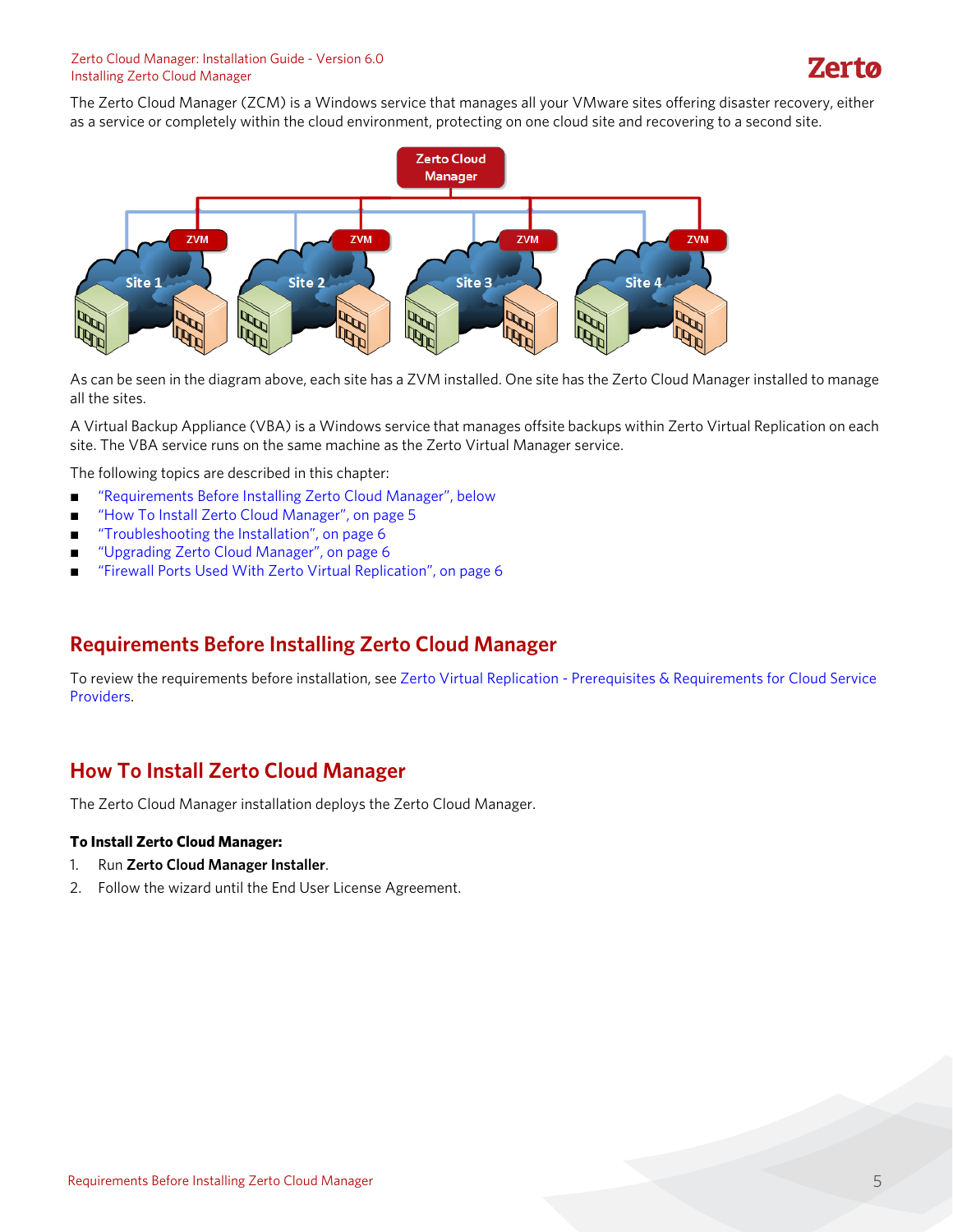

The port specified in this window is used to access the Zerto Cloud Manager after the installation completes.

- 3. Do the following:
	- Accept the License Agreement.
		- If necessary:
			- Change the port to use for secure communication.
			- Change the location in which to install the Zerto Cloud Manager.
- 4. Click **Install** and continue to the end of the installation.

### <span id="page-5-0"></span>**Troubleshooting the Installation**

If you have problems accessing the Zerto Cloud Manager, check under Windows Services, on the machine where the Zerto Cloud Manager is installed that the *Zerto Cloud Manager* service has started.

## <span id="page-5-1"></span>**Upgrading Zerto Cloud Manager**

See [Upgrading the Zerto Virtual Replication Environment](http://s3.amazonaws.com/zertodownload_docs/Latest/Upgrading%20Zerto%20Virtual%20Replication.pdf).

## <span id="page-5-2"></span>**Firewall Ports Used With Zerto Virtual Replication**

Disaster recovery using Zerto Virtual Replication includes a number of components that communicate together, both within a site and across sites. For this communication to be successful, certain ports must be open.

See also:

- ["Zerto Virtual Replication ICDR Architecture", on page 7](#page-6-0)
- ["Zerto Virtual Replication DRaaS Architecture", on page 8](#page-7-0)

**Zerta**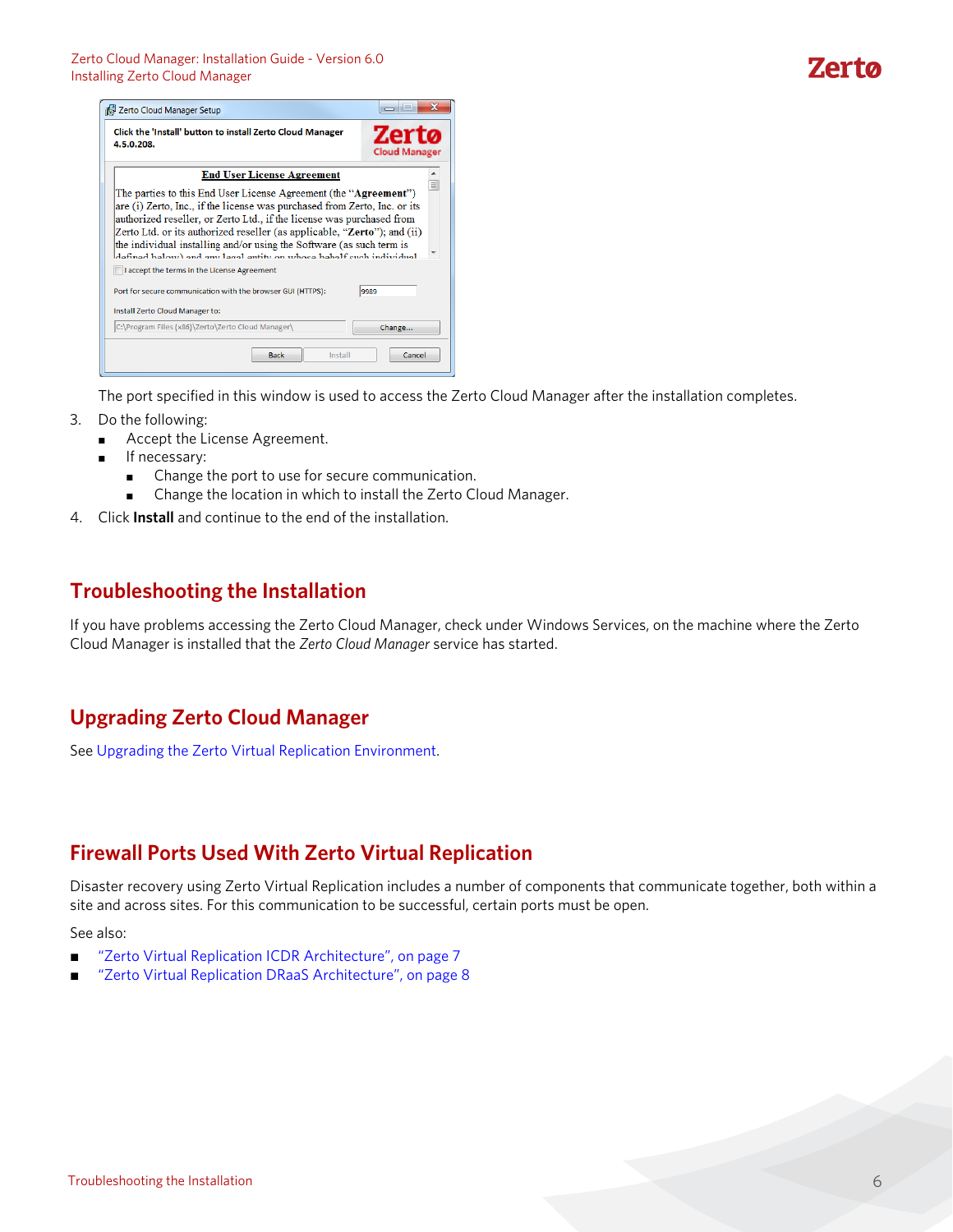

#### <span id="page-6-0"></span>**Zerto Virtual Replication ICDR Architecture**

The following diagram shows the basic ICDR architecture with the required ports. ICDR organizations can manage their disaster recovery via the Zerto Self-service Portal.

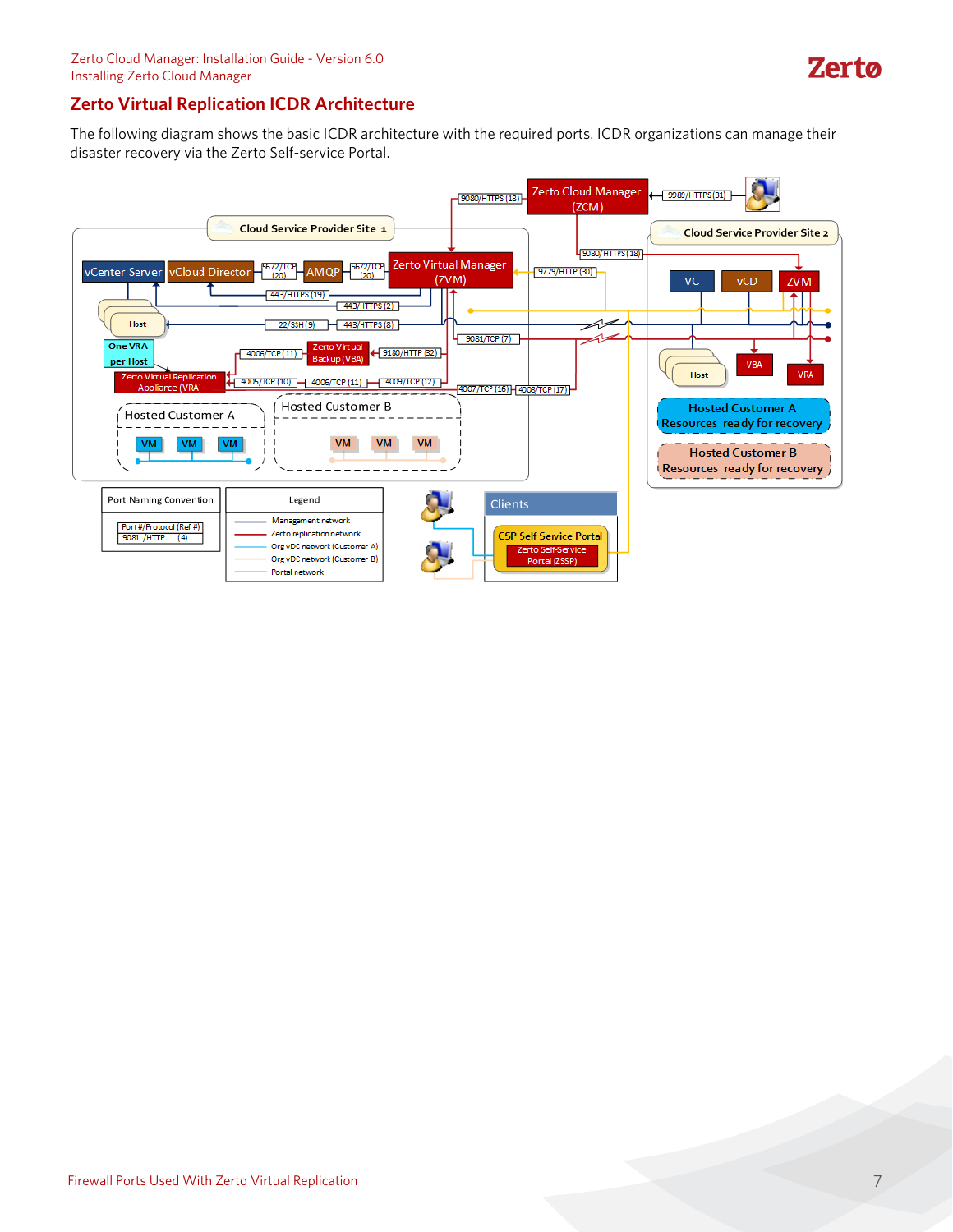

#### <span id="page-7-0"></span>**Zerto Virtual Replication DRaaS Architecture**

The following diagram shows the basic DRaaS architecture for a VMware environment, with the required ports. DRaaS organizations can manage their disaster recovery via the Zerto User Interface.

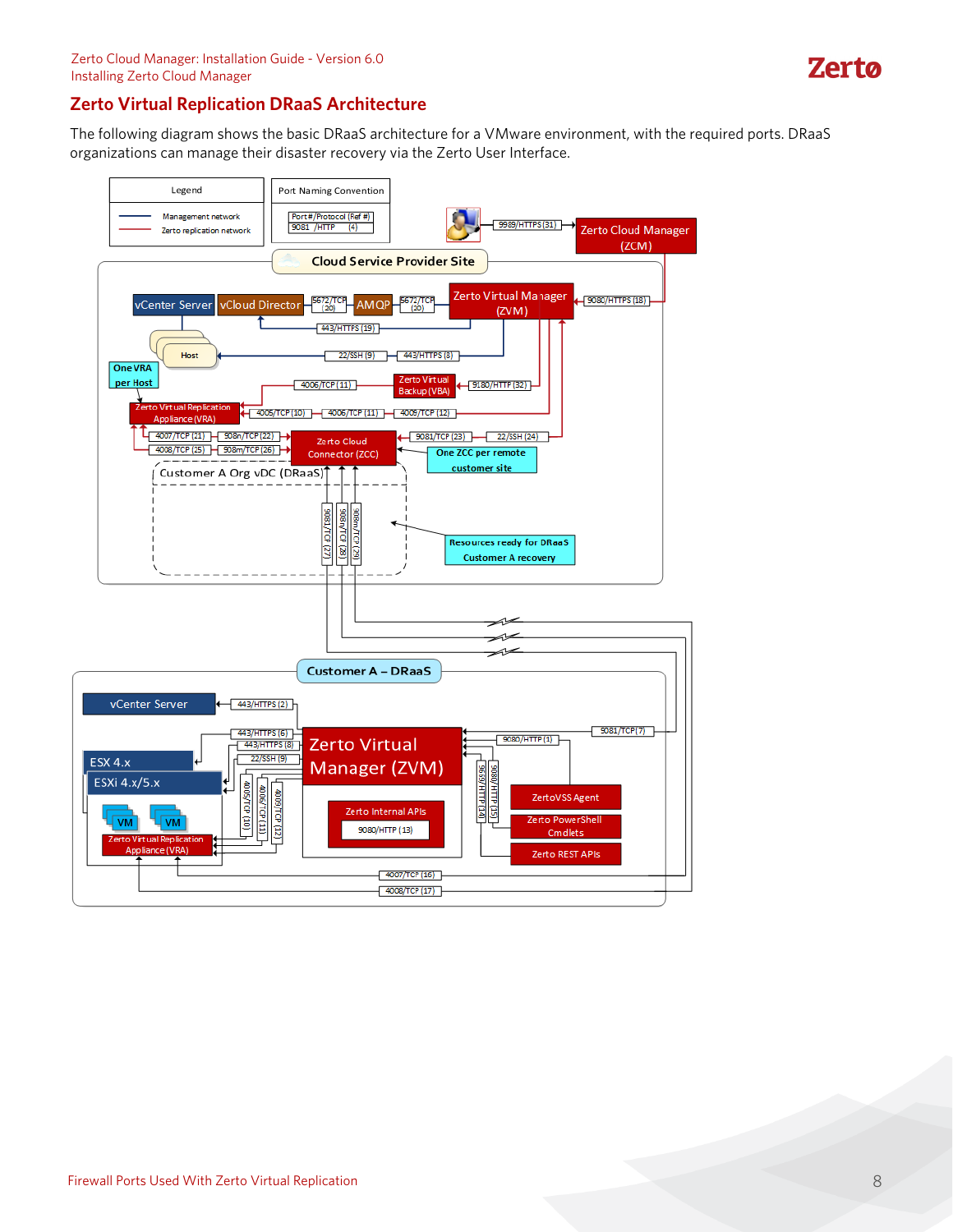#### Zerto Cloud Manager: Installation Guide - Version 6.0 Installing Zerto Cloud Manager

The following ports must be opened in the firewalls in both the organization and cloud service provider sites. The # reference numbers refer to the above architecture diagrams:

| Port           | $\#$              | Description                                                                                                                                                                                                                                                                                                                                                                                                                                                                                                                         |
|----------------|-------------------|-------------------------------------------------------------------------------------------------------------------------------------------------------------------------------------------------------------------------------------------------------------------------------------------------------------------------------------------------------------------------------------------------------------------------------------------------------------------------------------------------------------------------------------|
| 22             | 9,24              | During Virtual Replication Appliance (VRA) installation on ESXi 4.x and 5.x hosts for communication<br>between the Zerto Virtual Manager (ZVM) and the ESXi hosts IPs and for ongoing communication<br>between the ZVM in the cloud site - but not the customer site - and a Zerto Cloud Connector.                                                                                                                                                                                                                                 |
| 443            | 2, 6, 8, 19       | During VRA installation on ESX/ESXi hosts for communication between the ZVM and the ESX/ESXi<br>hosts IPs and for ongoing communication between the ZVM and vCenter Server and vCloud Director.                                                                                                                                                                                                                                                                                                                                     |
| 4005           | 10                | Log collection between the ZVM and VRAs on the same site.                                                                                                                                                                                                                                                                                                                                                                                                                                                                           |
| 4006           | 11                | TCP communication between the ZVM and VRAs and the VBA on the same site.                                                                                                                                                                                                                                                                                                                                                                                                                                                            |
| 4007           | 16, 21            | TCP control communication between protecting and recovering VRAs and between a Zerto Cloud<br>Connector and VRAs.                                                                                                                                                                                                                                                                                                                                                                                                                   |
| 4008           | 17, 25            | TCP communication between VRAs to pass data from protected virtual machines to a VRA on a recovery<br>site and between a Zerto Cloud Connector and VRAs.                                                                                                                                                                                                                                                                                                                                                                            |
| 4009           | 12                | TCP communication between the ZVM and site VRAs to handle checkpoints.                                                                                                                                                                                                                                                                                                                                                                                                                                                              |
| 5672           | 20                | TCP communication between the ZVM and vCloud Director for access to AMQP messaging.                                                                                                                                                                                                                                                                                                                                                                                                                                                 |
| 9080           | 1, 13, 15, 18     | HTTP communication between the ZVM and Zerto internal APIs, a Zerto Cloud Manager (ZCM),<br>cmdlets, which should only be available to a customer using DRaaS and not ICDR.<br>HTTP communication between ZVM and Zerto Cloud Manager (ZCM). When the customer's ZCM<br>is v5.5 and above, and their ZVM is v5.0, communication is via this port.                                                                                                                                                                                   |
| 9081           | 7, 23, 27         | TCP communication between ZVMs and between a customer ZVM and a Zerto Cloud Connector. This<br>port must not be changed when providing DRaaS.                                                                                                                                                                                                                                                                                                                                                                                       |
| 9082<br>and up | 22, 26,<br>28, 29 | Two ports for each VRA (one for port 4007 and one for port 4008) accessed via the Zerto Cloud<br>Connector installed by the cloud service provider. There is directionality to these ports. Use a port range<br>starting with port 9082.                                                                                                                                                                                                                                                                                            |
|                |                   | For example, Customer A network has 3 VRAs and customer B network has 2 VRAs and the cloud service<br>provider management network has 4 VRAs, then the following ports must be open in the firewall for each<br>cloud: The cloud service provider's VRAs need to use 6 ports to reach customer A's VRAs, while<br>customer A's VRAs need 8 ports to reach the cloud's VRAs. The cloud service provider's VRAs need to<br>use 4 ports to reach customer B's VRAs, while customer B's VRAs need 8 ports to reach the cloud's<br>VRAs. |
| 9180           | 32                | Communication between the VBA and VRA.                                                                                                                                                                                                                                                                                                                                                                                                                                                                                              |
| 9669           | 3, 4, 5, 14       | HTTPS communication between:                                                                                                                                                                                                                                                                                                                                                                                                                                                                                                        |
|                |                   | Machines running Zerto User Interface and Zerto Virtual Manager<br>Zerto Virtual Manager and Zerto REST APIs<br>ZVM and Zerto Cloud Manager (ZCM). When the customer's ZCM and ZVM are both v5.5 and<br>above, communication is via this port.                                                                                                                                                                                                                                                                                      |
| 9779           | 30                | HTTPS communication between the Zerto Self-Service Portal for in-cloud (ICDR) customers and a ZVM.                                                                                                                                                                                                                                                                                                                                                                                                                                  |
| 9989           | 31                | HTTPS communication between the browser and the Zerto Cloud Manager.                                                                                                                                                                                                                                                                                                                                                                                                                                                                |